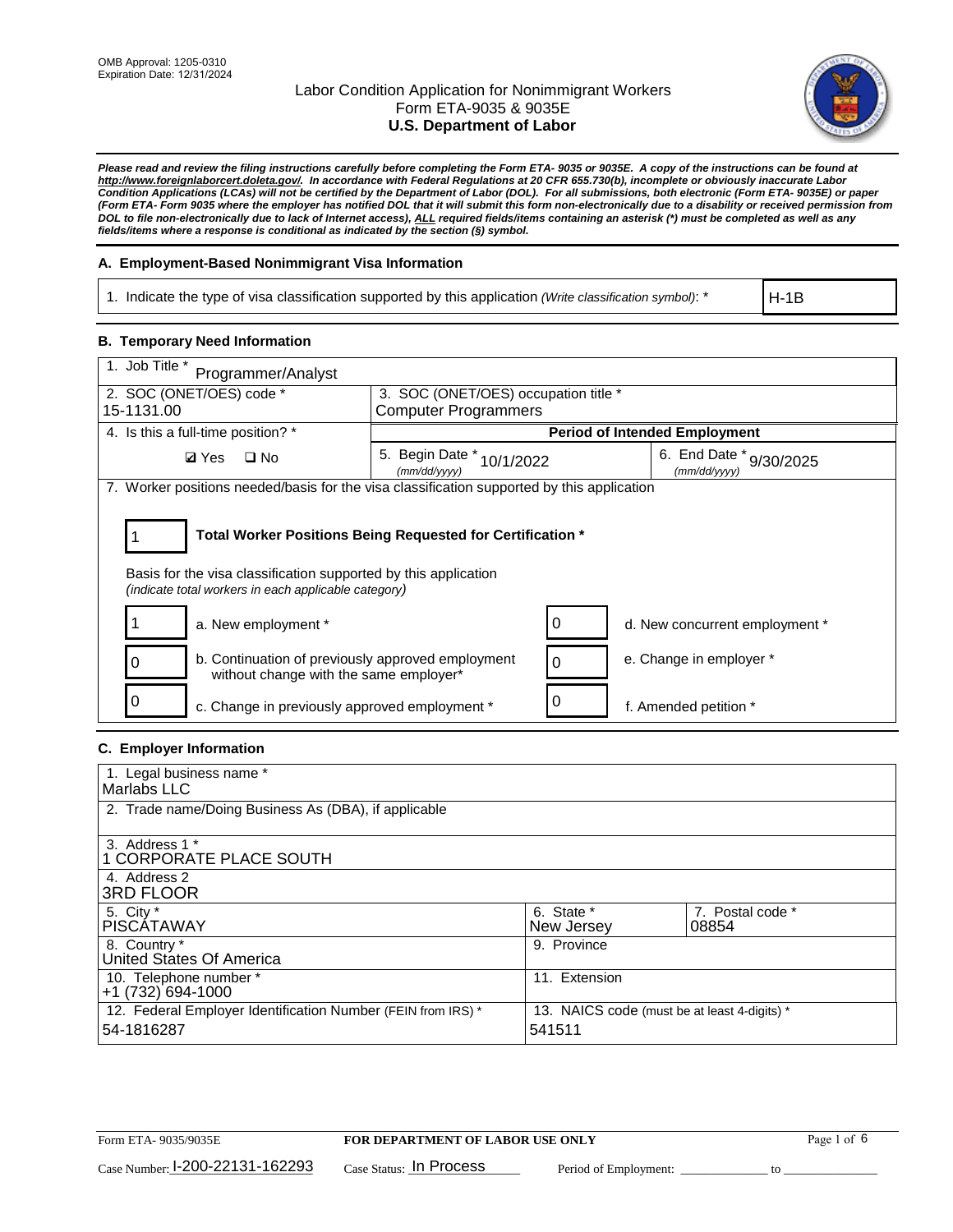

### **D. Employer Point of Contact Information**

**Important Note**: The information contained in this Section must be that of an employee of the employer who is authorized to act on behalf of the employer in labor certification matters. The information in this Section must be different from the agent or attorney information listed in Section E, unless the attorney is an employee of the employer.

| 1. Contact's last (family) name *               | 2. First (given) name * |                          | 3. Middle name(s)         |
|-------------------------------------------------|-------------------------|--------------------------|---------------------------|
| Vidyadharan                                     | Sanjay                  |                          |                           |
| 4. Contact's job title *<br>Chief Legal Officer |                         |                          |                           |
| 5. Address 1 *<br>1 CORPORATE PLACE SOUTH       |                         |                          |                           |
| 6. Address 2<br>3RD FLOOR                       |                         |                          |                           |
| 7. City $*$<br><b>PISCÁTAWAY</b>                |                         | 8. State *<br>New Jersey | 9. Postal code *<br>08854 |
| 10. Country *<br>United States Of America       |                         | 11. Province             |                           |
| 12. Telephone number *                          | 13. Extension           | 14. E-Mail address       |                           |
| +1 (732) 694-1000                               | 1600                    | sanjay@marlabs.com       |                           |

## **E. Attorney or Agent Information (If applicable)**

**Important Note**: The employer authorizes the attorney or agent identified in this section to act on its behalf in connection with the filing of this application.

| 1. Is the employer represented by an attorney or agent in the filing of this application? *<br>If "Yes," complete the remainder of Section E below. |                            |              |                               |                   | $\Box$ Yes                                           | <b>Ø</b> No |
|-----------------------------------------------------------------------------------------------------------------------------------------------------|----------------------------|--------------|-------------------------------|-------------------|------------------------------------------------------|-------------|
| 2. Attorney or Agent's last (family) name §                                                                                                         | 3. First (given) name $\S$ |              |                               | 4. Middle name(s) |                                                      |             |
| 5. Address 1 §                                                                                                                                      |                            |              |                               |                   |                                                      |             |
| 6. Address 2                                                                                                                                        |                            |              |                               |                   |                                                      |             |
| 7. City §                                                                                                                                           |                            | 8. State §   |                               |                   | 9. Postal code §                                     |             |
| 10. Country §                                                                                                                                       |                            | 11. Province |                               |                   |                                                      |             |
| 12. Telephone number §                                                                                                                              | 13. Extension              |              | 14. E-Mail address            |                   |                                                      |             |
| 15. Law firm/Business name §                                                                                                                        |                            |              | 16. Law firm/Business FEIN §  |                   |                                                      |             |
| 17. State Bar number (only if attorney) §                                                                                                           |                            |              | standing (only if attorney) § |                   | 18. State of highest court where attorney is in good |             |
| 19. Name of the highest State court where attorney is in good standing (only if attorney) §                                                         |                            |              |                               |                   |                                                      |             |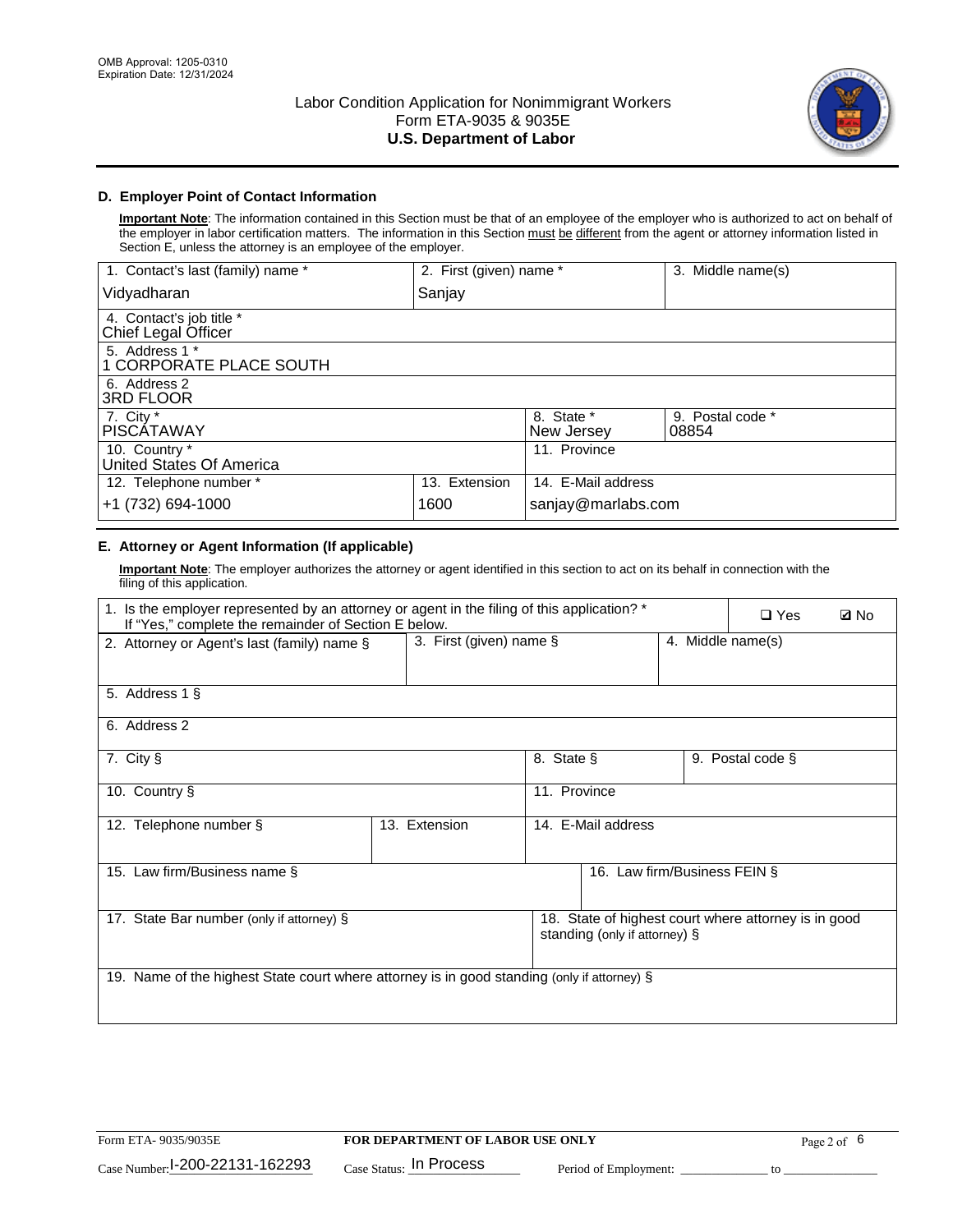

#### **F. Employment and Wage Information**

**Important Note**: The employer must define the intended place(s) of employment with as much geographic specificity as possible. Each intended place(s) of employment listed below must be the worksite or physical location where the work will actually be performed and cannot be a P.O. Box. The employer must identify all intended places of employment, including those of short duration, on the LCA. 20 CFR 655.730(c)(5). If the employer is submitting this form non-electronically and the work is expected to be performed in more than one location, an attachment must be submitted in order to complete this section. An employer has the option to use either a single Form ETA-9035/9035E or multiple forms to disclose all intended places of employment. If the employer has more than ten (10) intended places of employment at the time of filing this application, the employer must file as many additional LCAs as are necessary to list all intended places of employment. See the form instructions for further information about identifying all intended places of employment.

#### a.*Place of Employment Information* 1

|                                    | 1. Enter the estimated number of workers that will perform work at this place of employment under<br>the LCA.*                 |                                          | 1                    |                          |  |  |  |
|------------------------------------|--------------------------------------------------------------------------------------------------------------------------------|------------------------------------------|----------------------|--------------------------|--|--|--|
|                                    | 2. Indicate whether the worker(s) subject to this LCA will be placed with a secondary entity at this<br>place of employment. * |                                          | <b>Ø</b> Yes         | $\square$ No             |  |  |  |
|                                    | 3. If "Yes" to question 2, provide the legal business name of the secondary entity. §                                          |                                          |                      |                          |  |  |  |
|                                    | Ingram Micro                                                                                                                   |                                          |                      |                          |  |  |  |
|                                    | 4. Address 1 *<br>254-270 Orange St, Unit 206                                                                                  |                                          |                      |                          |  |  |  |
|                                    | 5. Address 2                                                                                                                   |                                          |                      |                          |  |  |  |
|                                    | 6. City $*$<br>7. County *<br>Hudson<br><b>Newark</b><br>8. State/District/Territory *<br>9. Postal code *                     |                                          |                      |                          |  |  |  |
| 07103<br>New Jersey                |                                                                                                                                |                                          |                      |                          |  |  |  |
|                                    | 10. Wage Rate Paid to Nonimmigrant Workers *<br>10a. Per: (Choose only one)*                                                   |                                          |                      |                          |  |  |  |
|                                    | □ Hour □ Week □ Bi-Weekly □ Month 回 Year<br>From * \$ 76300 00<br>To: $$$                                                      |                                          |                      |                          |  |  |  |
|                                    | 11. Prevailing Wage Rate *<br>11a. Per: (Choose only one)*                                                                     |                                          |                      |                          |  |  |  |
|                                    | 76294 00<br>$\mathbf{\hat{S}}$                                                                                                 | □ Hour □ Week □ Bi-Weekly □ Month ☑ Year |                      |                          |  |  |  |
|                                    | Questions 12-14. Identify the source used for the prevailing wage (PW) (check and fully complete only one): *                  |                                          |                      |                          |  |  |  |
| 12.<br>$\mathcal{L}_{\mathcal{A}}$ | A Prevailing Wage Determination (PWD) issued by the Department of Labor                                                        |                                          |                      | a. PWD tracking number § |  |  |  |
| 13.<br>$\mathbf v$                 | A PW obtained independently from the Occupational Employment Statistics (OES) Program                                          |                                          |                      |                          |  |  |  |
|                                    | a. Wage Level (check one): §                                                                                                   |                                          | b. Source Year §     |                          |  |  |  |
|                                    | लि ॥<br>□⊪<br>$\Box$ IV<br>$\Box$ N/A<br>$\Box$ l                                                                              |                                          | 7/1/2021 - 6/30/2022 |                          |  |  |  |
| 14.                                | A PW obtained using another legitimate source (other than OES) or an independent authoritative source                          |                                          |                      |                          |  |  |  |
|                                    | a. Source Type (check one): §<br>$\Box$ CBA<br>$\Box$ DBA<br>$\square$ SCA<br>$\Box$ Other/ PW Survey                          |                                          | b. Source Year §     |                          |  |  |  |
|                                    | c. If responded "Other/ PW Survey" in question 14.a, enter the name of the survey producer or publisher §                      |                                          |                      |                          |  |  |  |
|                                    | d. If responded "Other/ PW Survey" in question 14.a, enter the title or name of the PW survey §                                |                                          |                      |                          |  |  |  |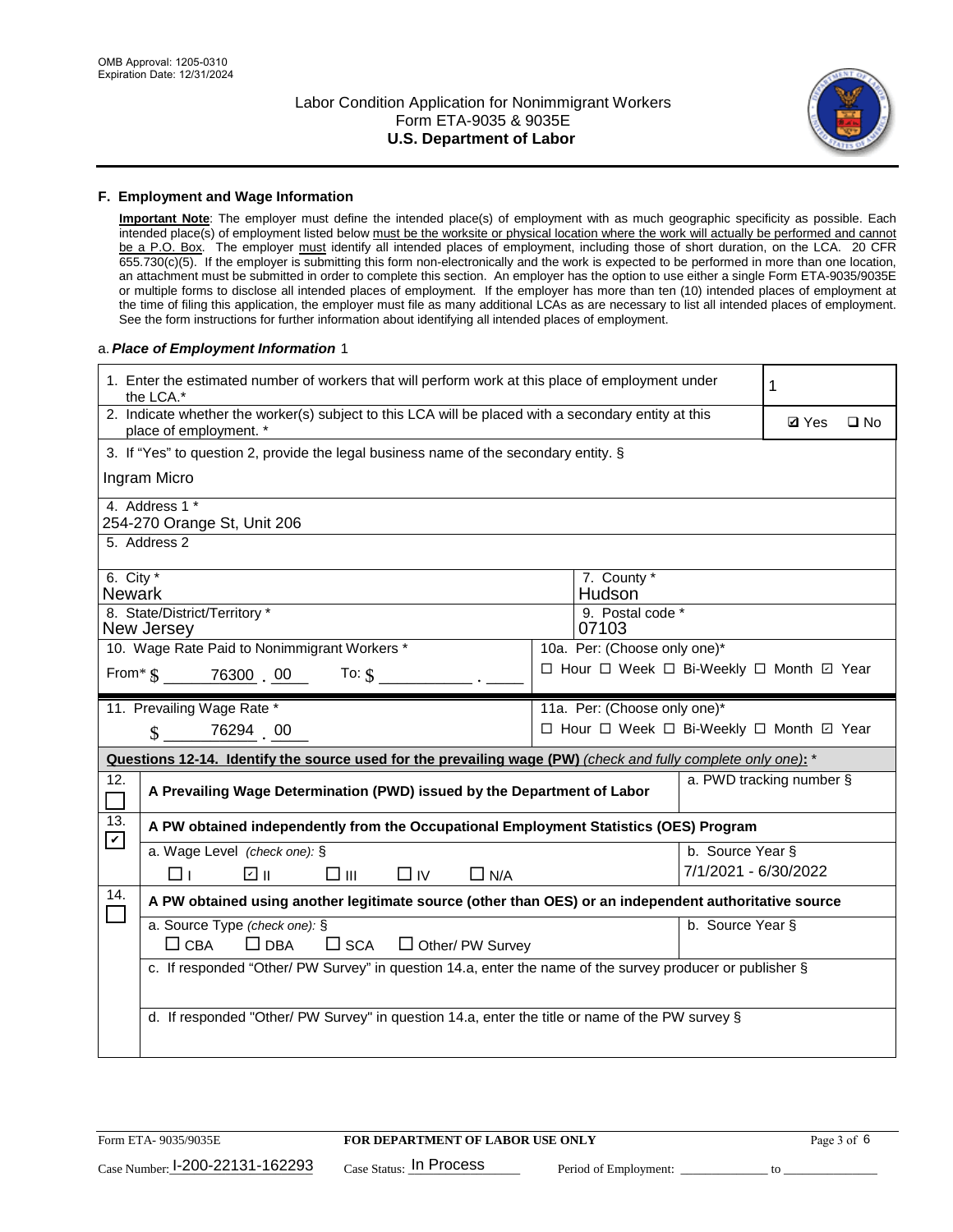

## **G. Employer Labor Condition Statements**

! *Important Note:* In order for your application to be processed, you MUST read Section G of the Form ETA-9035CP - General Instructions for the 9035 & 9035E under the heading "Employer Labor Condition Statements" and agree to all four (4) labor condition statements summarized below:

- (1) **Wages:** The employer shall pay nonimmigrant workers at least the prevailing wage or the employer's actual wage, whichever is higher, and pay for non-productive time. The employer shall offer nonimmigrant workers benefits and eligibility for benefits provided as compensation for services on the same basis as the employer offers to U.S. workers. The employer shall not make deductions to recoup a business expense(s) of the employer including attorney fees and other costs connected to the performance of H-1B, H-1B1, or E-3 program functions which are required to be performed by the employer. This includes expenses related to the preparation and filing of this LCA and related visa petition information. 20 CFR 655.731;
- (2) **Working Conditions:** The employer shall provide working conditions for nonimmigrants which will not adversely affect the working conditions of workers similarly employed. The employer's obligation regarding working conditions shall extend for the duration of the validity period of the certified LCA or the period during which the worker(s) working pursuant to this LCA is employed by the employer, whichever is longer. 20 CFR 655.732;
- (3) **Strike, Lockout, or Work Stoppage:** At the time of filing this LCA, the employer is not involved in a strike, lockout, or work stoppage in the course of a labor dispute in the occupational classification in the area(s) of intended employment. The employer will notify the Department of Labor within 3 days of the occurrence of a strike or lockout in the occupation, and in that event the LCA will not be used to support a petition filing with the U.S. Citizenship and Immigration Services (USCIS) until the DOL Employment and Training Administration (ETA) determines that the strike or lockout has ended. 20 CFR 655.733; and
- (4) **Notice:** Notice of the LCA filing was provided no more than 30 days before the filing of this LCA or will be provided on the day this LCA is filed to the bargaining representative in the occupation and area of intended employment, or if there is no bargaining representative, to workers in the occupation at the place(s) of employment either by electronic or physical posting. This notice was or will be posted for a total period of 10 days, except that if employees are provided individual direct notice by e-mail, notification need only be given once. A copy of the notice documentation will be maintained in the employer's public access file. A copy of this LCA will be provided to each nonimmigrant worker employed pursuant to the LCA. The employer shall, no later than the date the worker(s) report to work at the place(s) of employment, provide a signed copy of the certified LCA to the worker(s) working pursuant to this LCA. 20 CFR 655.734.

1. **I have read and agree to** Labor Condition Statements 1, 2, 3, and 4 above and as fully explained in Section G of the Form ETA-9035CP – General Instructions for the 9035 & 9035E and the Department's regulations at 20 CFR 655 Subpart H. \*

**Ø**Yes ロNo

#### **H. Additional Employer Labor Condition Statements –H-1B Employers ONLY**

!**Important Note***:* In order for your H-1B application to be processed, you MUST read Section H – Subsection 1 of the Form ETA 9035CP – General Instructions for the 9035 & 9035E under the heading "Additional Employer Labor Condition Statements" and answer the questions below.

#### *a. Subsection 1*

| 1. At the time of filing this LCA, is the employer H-1B dependent? §                                                                                                                                                                                               | ⊡ Yes      | $\Box$ No |              |  |
|--------------------------------------------------------------------------------------------------------------------------------------------------------------------------------------------------------------------------------------------------------------------|------------|-----------|--------------|--|
| 2. At the time of filing this LCA, is the employer a willful violator? $\S$                                                                                                                                                                                        |            |           | ⊡ No         |  |
| 3. If "Yes" is marked in questions H.1 and/or H.2, you must answer "Yes" or "No" regarding<br>whether the employer will use this application ONLY to support H-1B petitions or extensions of<br>status for exempt H-1B nonimmigrant workers? §                     |            |           | $\Box$ No    |  |
| 4. If "Yes" is marked in question H.3, identify the statutory basis for the<br>□ \$60,000 or higher annual wage<br>exemption of the H-1B nonimmigrant workers associated with this<br>$\Box$ Master's Degree or higher in related specialty<br>$\Box$ Both<br>LCA. |            |           |              |  |
| H-1B Dependent or Willful Violator Employers -Master's Degree or Higher Exemptions ONLY                                                                                                                                                                            |            |           |              |  |
| 5. Indicate whether a completed Appendix A is attached to this LCA covering any H-1B<br>nonimmigrant worker for whom the statutory exemption will be based <b>ONLY</b> on attainment of a<br>Master's Degree or higher in related specialty. §                     | $\Box$ Yes | ⊡ No      | <b>D</b> N/A |  |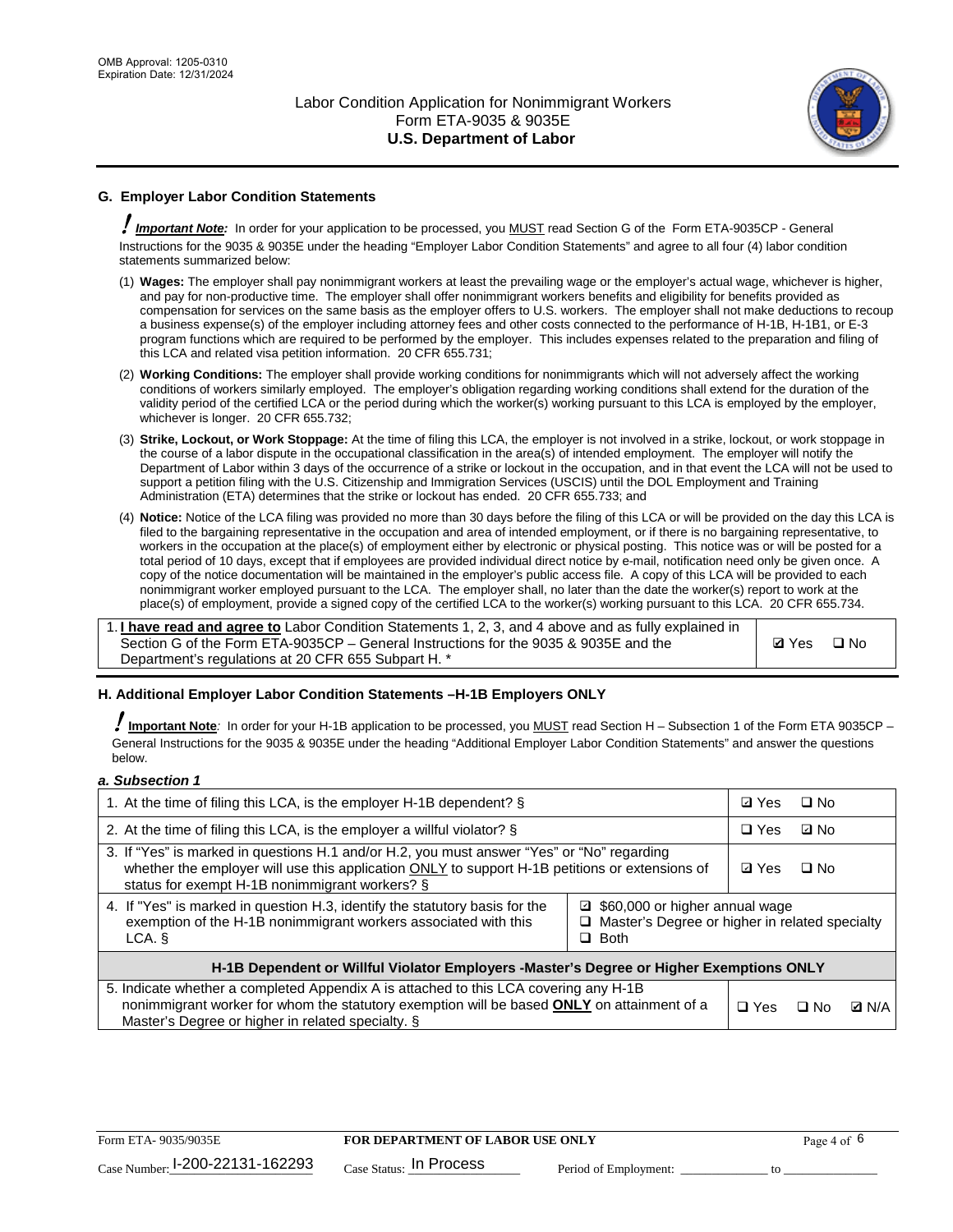

**If you marked "Yes" to questions H.a.1 (H-1B dependent) and/or H.a.2 (H-1B willful violator) and "No" to question H.a.3 (exempt H-1B nonimmigrant workers), you MUST read Section H – Subsection 2 of the Form ETA 9035CP – General Instructions for the 9035 & 9035E under the heading "Additional Employer Labor Condition Statements" and indicate your agreement to all three (3) additional statements summarized below.**

#### *b. Subsection 2*

- A. **Displacement:** An H-1B dependent or willful violator employer is prohibited from displacing a U.S. worker in its own workforce within the period beginning 90 days before and ending 90 days after the date of filing of the visa petition. 20 CFR 655.738(c);
- B. **Secondary Displacement:** An H-1B dependent or willful violator employer is prohibited from placing an H-1B nonimmigrant worker(s) with another/secondary employer where there are indicia of an employment relationship between the nonimmigrant worker(s) and that other/secondary employer (thus possibly affecting the jobs of U.S. workers employed by that other employer), unless and until the employer subject to this LCA makes the inquiries and/or receives the information set forth in 20 CFR 655.738(d)(5) concerning that other/secondary employer's displacement of similarly employed U.S. workers in its workforce within the period beginning 90 days before and ending 90 days after the date of such placement. 20 CFR 655.738(d). Even if the required inquiry of the secondary employer is made, the H-1B dependent or willful violator employer will be subject to a finding of a violation of the secondary displacement prohibition if the secondary employer, in fact, displaces any U.S. worker(s) during the applicable time period; and
- C. **Recruitment and Hiring:** Prior to filing this LCA or any petition or request for extension of status for nonimmigrant worker(s) supported by this LCA, the H-1B dependent or willful violator employer must take good faith steps to recruit U.S. workers for the job(s) using procedures that meet industry-wide standards and offer compensation that is at least as great as the required wage to be paid to the nonimmigrant worker(s) pursuant to 20 CFR 655.731(a). The employer must offer the job(s) to any U.S. worker who applies and is equally or better qualified for the job than the nonimmigrant worker. 20 CFR 655.739.

| 6. I have read and agree to Additional Employer Labor Condition Statements A, B, and C above and |       |           |
|--------------------------------------------------------------------------------------------------|-------|-----------|
| as fully explained in Section H – Subsections 1 and 2 of the Form ETA 9035CP – General           | □ Yes | $\Box$ No |
| Instructions for the 9035 & 9035E and the Department's regulations at 20 CFR 655 Subpart H. §    |       |           |

#### **I. Public Disclosure Information**

! **Important Note***:* You must select one or both of the options listed in this Section.

| 1. Public disclosure information in the United States will be kept at: * |  |  |  |  |  |  |  |
|--------------------------------------------------------------------------|--|--|--|--|--|--|--|
|--------------------------------------------------------------------------|--|--|--|--|--|--|--|

**sqrt** Employer's principal place of business □ Place of employment

#### **J. Notice of Obligations**

A. Upon receipt of the certified LCA, the employer must take the following actions:

- o Print and sign a hard copy of the LCA if filing electronically (20 CFR 655.730(c)(3));<br>
Maintain the original signed and certified LCA in the employer's files (20 CFR 655.7
- Maintain the original signed and certified LCA in the employer's files (20 CFR 655.705(c)(2); 20 CFR 655.730(c)(3); and 20 CFR 655.760); and
- o Make a copy of the LCA, as well as necessary supporting documentation required by the Department of Labor regulations, available for public examination in a public access file at the employer's principal place of business in the U.S. or at the place of employment within one working day after the date on which the LCA is filed with the Department of Labor (20 CFR 655.705(c)(2) and 20 CFR 655.760).
- B. The employer must develop sufficient documentation to meet its burden of proof with respect to the validity of the statements made in its LCA and the accuracy of information provided, in the event that such statement or information is challenged (20 CFR 655.705(c)(5) and 20 CFR 655.700(d)(4)(iv)).
- C. The employer must make this LCA, supporting documentation, and other records available to officials of the Department of Labor upon request during any investigation under the Immigration and Nationality Act (20 CFR 655.760 and 20 CFR Subpart I).

*I declare under penalty of perjury that I have read and reviewed this application and that to the best of my knowledge, the*  information contained therein is true and accurate. I understand that to knowingly furnish materially false information in the *preparation of this form and any supplement thereto or to aid, abet, or counsel another to do so is a federal offense punishable by fines, imprisonment, or both (18 U.S.C. 2, 1001,1546,1621).*

| 1. Last (family) name of hiring or designated official *   2. First (given) name of hiring or designated official *   3. Middle initial §<br>Vidyadharan | Saniav           |  |
|----------------------------------------------------------------------------------------------------------------------------------------------------------|------------------|--|
| 4. Hiring or designated official title *<br>Chief Legal Officer                                                                                          |                  |  |
| 5. Signature *                                                                                                                                           | 6. Date signed * |  |

| Form ETA-9035/9035E                         | <b>FOR DEPARTMENT OF LABOR USE ONLY</b> |                       | Page 5 of 6 |
|---------------------------------------------|-----------------------------------------|-----------------------|-------------|
| $_{\text{Case Number:}}$ I-200-22131-162293 | $_{\rm Case~S status:}$ In Process      | Period of Employment: |             |